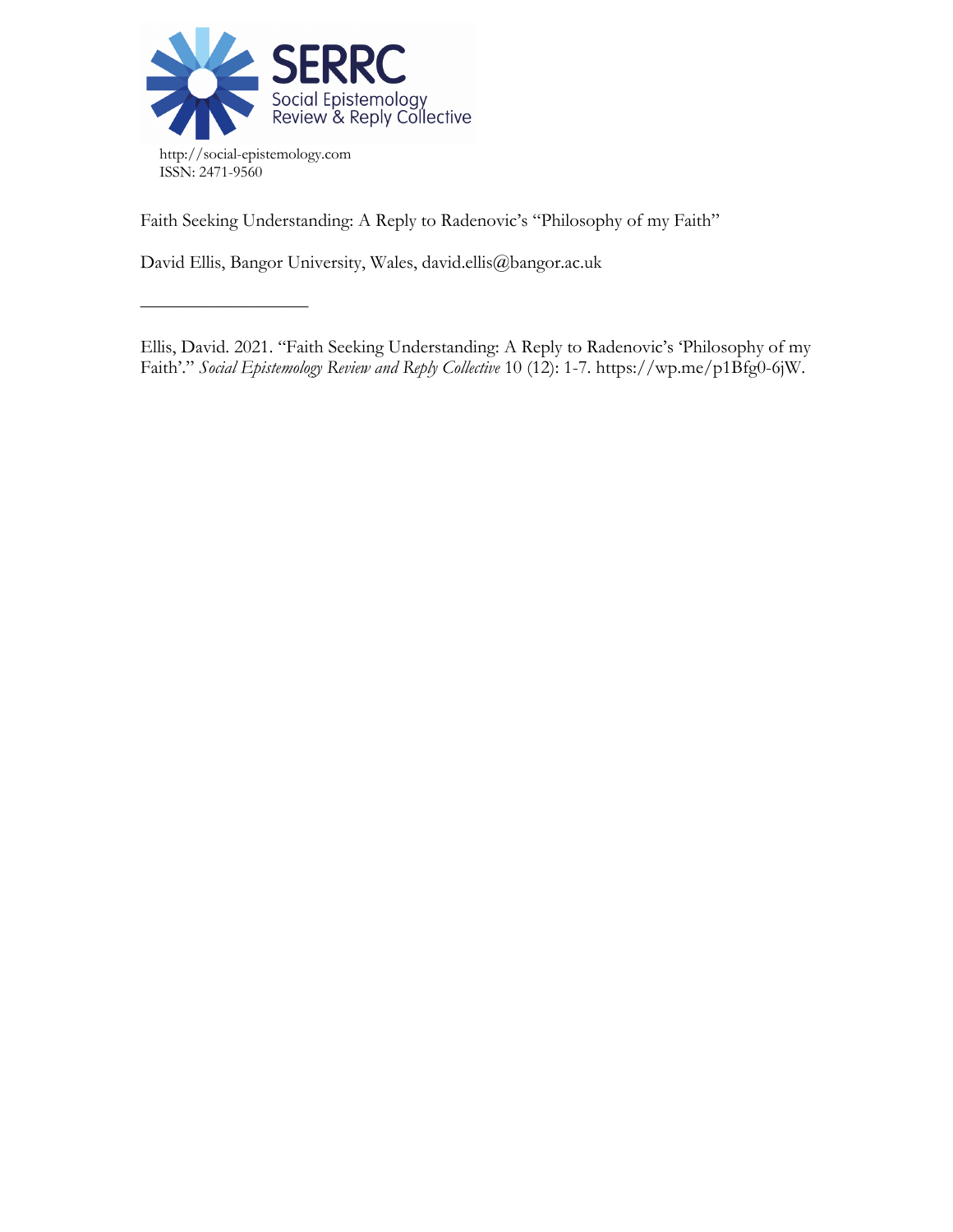

#### **Abstract**

Ljiljana Radenovic's "Philosophy of my Faith" (2021) makes the valuable point that for a philosophical account of religious belief to be satisfactory it must adequately address what it is like to have religious belief. The challenge, Radenovic notes, is that contemporary philosophical debates about religion are at times different to, or have no serious interest in, discussions about what it is like to believe. This division needs to be bridged, but I think that the way how Radenovic goes about doing so is unsuccessful. It is therefore only fitting, due to my support of the method but disagreement with the conclusion, to write a reply which follows suit—let us conduct our own meditation on religious belief and then compare our conclusions with Radenovic's … [please read below the rest of the article].

## **Meditation on Religious Belief**

There are several puzzles which surround the question of God's existence, and the one which we shall consider is that of belief. What is a belief in God like—must a belief in God be religious and what do we mean to mark by the term 'religious'? To begin, let us make sure that we have the right sort of question in mind.

We are not asking about God's existence per se, but rather the belief in God's existence; what is a belief in God like? The most basic answer is that a belief in God is an ordinary sort of belief—it is the assenting to the proposition which asserts the existence of that which 'God' references—or in other words, to believe in God is to think that the proposition 'God exists' is true. If a belief in God is a belief of this sort, then the whole matter seems rather simple to resolve—a belief in God is a matter-of-fact belief that the object which 'God' references exists, and this is either factually true or false. But this lacks something which Radenovic's article does so well to draw attention to—religious belief is not reducible to a series of propositional claims which you agree with.

If I was asked whether a belief in God is reducible to the belief that the Principle of Sufficient Reason adequately establishes the existence of a necessary being upon which all contingent things have their existence accountable to, I would say yes and no. Yes, insofar as people do present the Principle of Sufficient Reason as an argument in favour for the existence of God and therefore as a reason for belief, but I also want to say no because Christ did not come preaching about necessary and contingent existences. My objection here is not as basic as the bible does not use this as a proof, but that a belief in God strikes me as something distinctly different to a belief in an answer to an equation, or an acceptance of an outcome of a formula, or the assenting to a proposition in a syllogism.

Likewise, if I was asked whether a belief in God is reducible to Pascal's Wager—that one is motivated to believe in God in hope (or fear) of potential consequences—I would again say yes and no. Yes, insofar as people do seem to find this compelling, but also no. There's something off with thinking that you can gamble your way into heaven. Once more my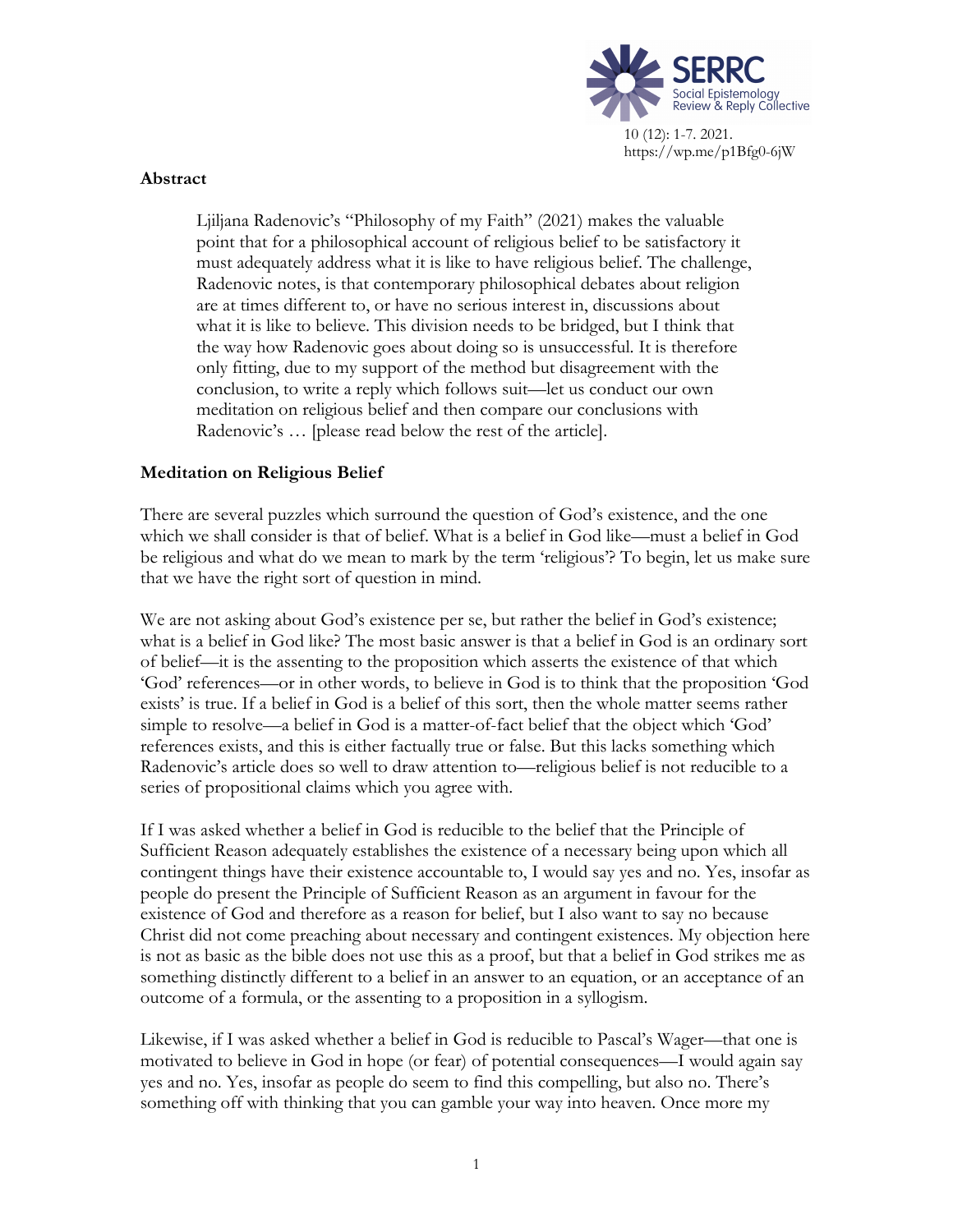*D. Ellis*

objection is not meant to be trivial, but instead a point about the nature, character and quality of what a belief in God is like. In my mind, it is a joke to imagine a person reading a Cosmological Argument and then falling to their knees and confessing their belief in an unmoved mover.

My point is not that these arguments are false or that no one believes them, but that there's more to religious belief than the mere acceptance of an argument's conclusion, and the philosophical debate needs to recognise this. A person might say that they believe because they find the Principle of Sufficient Reason or the Ontological Argument convincing, but a belief of this sort lacks the depth, immediacy, and illusiveness which Radenovic describes. They are not quite the same, and I would argue, as Wittgenstein puts it, that even if I was presented with a compelling argument for the existence of an unmoved mover and believed that it was true, I would not for a moment say that I have a religious belief (Wittgenstein 1966, 56). Radenovic's article motivates me to push this intuition further—what is a religious belief like?

# **Belief-That and Belief-In**

I would want to champion Price's distinction between beliefs-that and beliefs-in, and in doing so highlight that Radenovic's article begins with a reflection on her belief-in God and ends with a discussion about how those reflections apply to the philosophical debate about believing-that God exists (Price 1965). A belief-that is the familiar sort of belief that such and such is the case—I believe-that London is the Capital of England or that Russia is to the East of Germany; whilst a belief-in is more dispositional—I believe-in my child or my husband. The distinction is clear when the two miscommunicate, such as where I might tell a friend that I believe in them, and they might turn to me and say that I cannot know for certain whether they exist independently of my mind. There is debate about whether this distinction is merely semantic or whether beliefs-in are reducible to beliefs-that, but even then, there is a non-trivial point to make when we say that a belief-that London is the capital of England has nothing to do with emotions, attitudes or dispositions, whilst your belief-in your marriage has everything to do with emotions, attitudes and dispositions. A belief-that God exists might therefore be different to a belief-in God's existence, and it is worth further exploration.

There is no reason for why a person could not have a belief-in God as well as a belief-that God exists, and perhaps we might argue that the legitimacy of the former depends upon the presupposition of the latter. We are not as interested with whether belief-in is reducible to belief-that as we are interested with what this distinction brings to our understanding and study of religious belief, and even if belief-in God presupposes or is reducible to a belief-that God exists, we can nonetheless appreciate the connotational distinctions. Most notably, beliefs-that appear propositional and require grounding whilst beliefs-in are not as obviously propositional or in need for evidence.

The sensibility of believing-that London is in England is proportional to evidence, whilst the sensibility of believing-in your partner is not proportional to evidence, indeed it makes no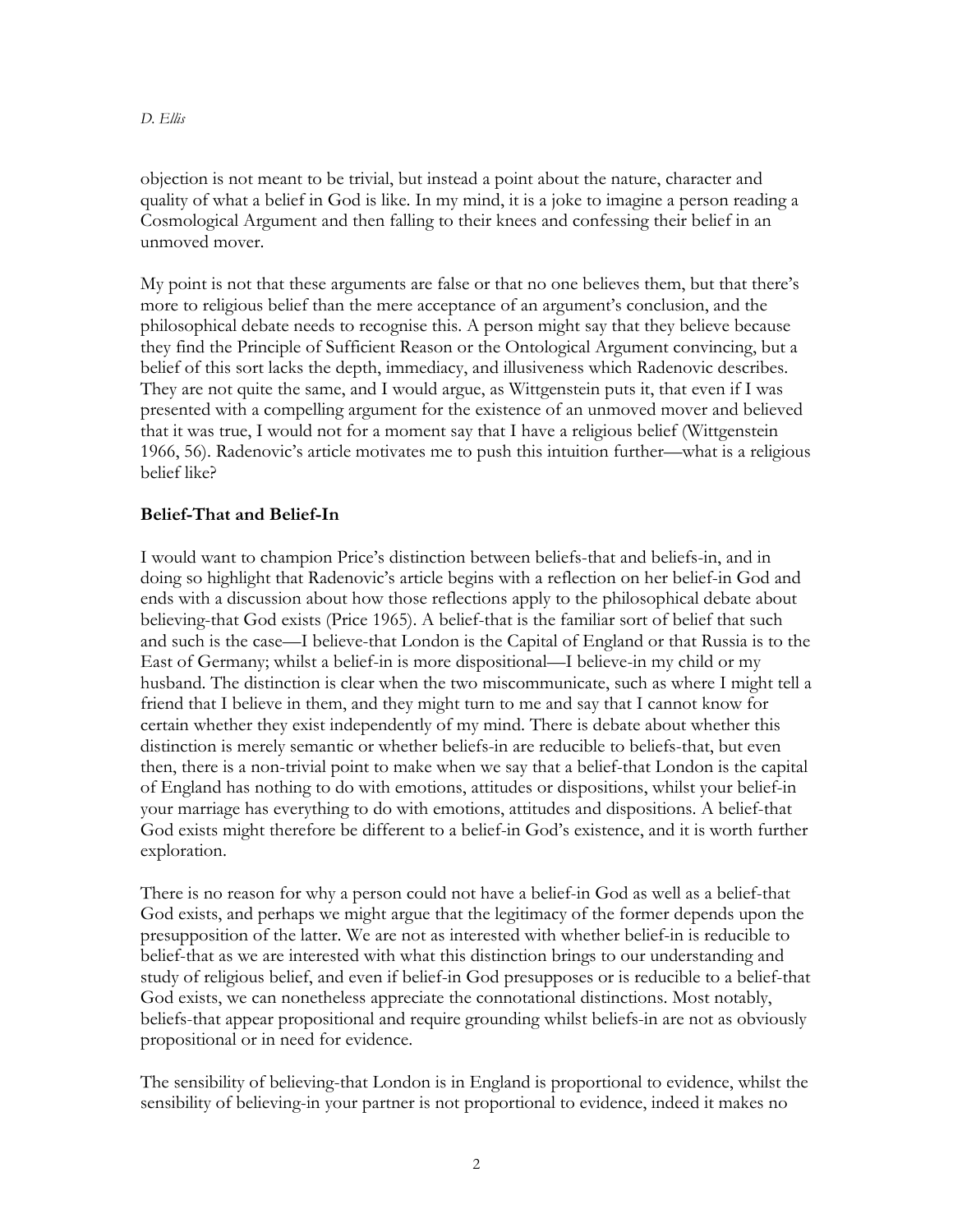

sense to speak of evidence in that way. A person might ask their partner to prove that they still believe-in their marriage, but a person cannot ask their partner to prove that their beliefin the marriage is true or false. I am willing to say that a religious belief might be composed of belief-that and belief-in, but I am not willing to say that a person could possess a religious belief without also possessing belief-in. To the extent that there is something which it is like to be religious is the extent to which I am committed to saying that religious belief is more than belief-that.

To express this, consider how some beliefs are broadly treated as being trivial (like the belief that there is an even number of hairs upon my head) whilst others are treated as being that meaningful that those who don't grasp the meaning are described as having not grasped the belief (that God exists). This is captured by Phillips who asks whether the following two statements mean the same thing: 'I know that Mars exists, but I don't really care', and 'I know that God exists, but I don't really care' (Phillips 1967, 65–66).

Phillips argues that we do not need to care about planets in order to account for what Mars is, what the consequences of its existence are and how we can learn these facts, but this is not the case when one speaks about God. One cannot 'find out' that God exists and shrug it off as a trivial matter of fact, as one can do with planets. If a person were to explain that the existence of God has only trivial consequences such that a belief either way doesn't really matter, then we'd likely say that they have missed the point of the matter (Phillips 1967, 68– 69).

Returning to Radenovic's description of her faith, she makes it apparent that she had no decisive argument which proved the existence of God or that God listened to her prayers. Those sorts of concerns did not feature in her life, hence why her father's comments left her unmoved. To her, the reality of God was so immediate and felt that it was unquestionable there was no place for doubt about it, there was no need for evidence to prove it, there were no beliefs-that but only beliefs-in.

Irrespective to whether belief-in presupposes or is reducible to belief-that, I would go so far as to say that those who claim to have a religious belief-in God because of their belief-that the Principle of Sufficient Reason is successful are fooling themselves. They are mixing the terms of the discussion up, and the fact that they do not see this only reaffirms their blindness to the reality of religious meaning. What matters is the fact that Radenovic had a form of belief which was not concerned with proving the truth of the belief-that God exists, and if we wish to understand religious belief then we must engage with it in its own terms. To these ends—being an attitude or disposition which carries connotations of hope, confidence and motivation—beliefs-in are by nature non-trivial, without need for grounding in evidence, and relatable to Radenovic's descriptions of her faith. This also holds when we consider prayer.

The gap between believing-that God exists and believing-in God is not so large that it cannot be bridged, but it is helpful to perceive this gap being wider in some contexts than in others. Sometimes our doubts about God's existence leads us to doubt the sensibility or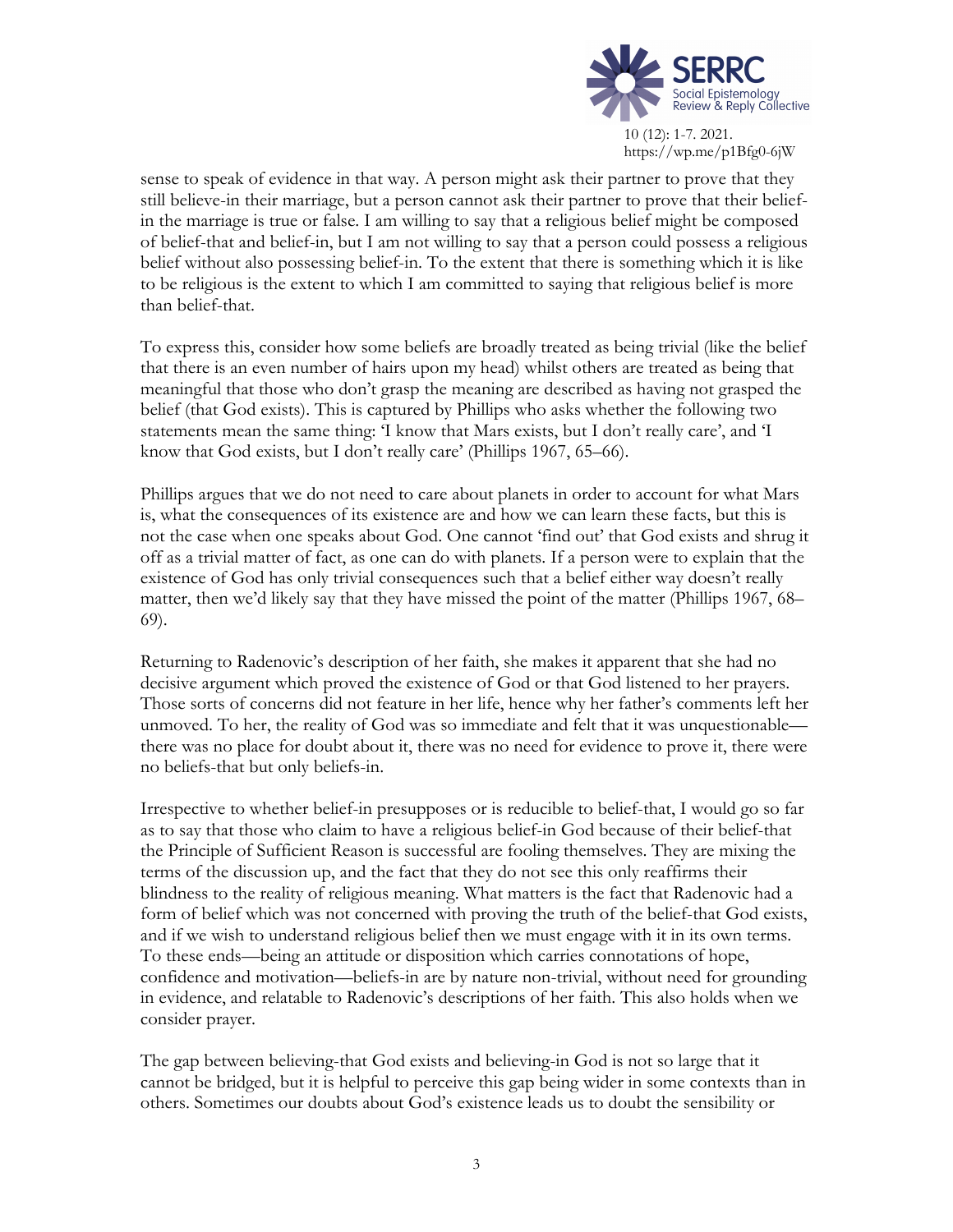#### *D. Ellis*

point of prayer (there is, after all, an absurdity to saying that God does not exist whilst praying) but that is not to say that we pray to the degree that we think we could prove God's existence (Winch 1977, 207). This can be applied to Radenovic, who writes that she once saw the point to praying when young, but lost sight of it in her late-twenties and earlythirties. It is not that she stopped praying in consequence of being given a compelling argument against the truth of her belief-that there is a listening deity, in fact I can imagine people praying to God because their rational arguments which were taken as proofs of God's existence have been undermined.

Losing sight of the point of prayer is an aspect of losing one's belief-in God (Winch 1977, 207). Just as how we might say that a person no longer believes-in their marriage if they no longer see the point behind certain gestures and actions, so too do we say that a person no longer believes-in God when they no longer see the point to praying, lighting candles, and attending rituals. One does not stop seeing the point to picnics and evening walks in consequence of disproving the existence of their marriage, rather one realises that they no longer believe-in their marriage when they notice that they no longer see the point in it all.

As odd as it might sound, I think that the person who prays because the Principle of Sufficient reason has convinced them of the likelihood that there is a listening deity is doing something less religious than the person who does not pray because they are convinced that they are unworthy of God's audience.

## **Taking Stock**

The first part of Radenovic's article reminds us of the immediate and yet illusive nature of religious belief, and this must be addressed in a robust philosophical account. Although we should apply this meditative approach to the more abstract philosophical debate, I do not think that the approach which is taken in Radenovic's article is the right way to do it. The article outlines the philosophical views of David Hume, Wittgenstein, and D. Z. Phillips, and concludes that they lead to agnosticism or relativism which are deemed dead ends. My contention is that the article, perhaps for sake of brevity, provides a rather narrow and questionable interpretation of each philosophical view which unfortunately knocks the remainder of the article off course.

## **The Devil in the Detail**

Two things stand out in Radenovic's (2021) question:

Is it the case, as Hume used to think, that our religious beliefs are of the same kind as any other empirical beliefs, and since we cannot find legitimate empirical evidence for them, the best thing to do is to discard them as irrational and simply be agnostics, if not full atheists (16)?

Firstly, it is disputable whether Hume concluded that religious beliefs were the same as any other empirical belief, secondly, it is doubtful that Hume would think that the best thing to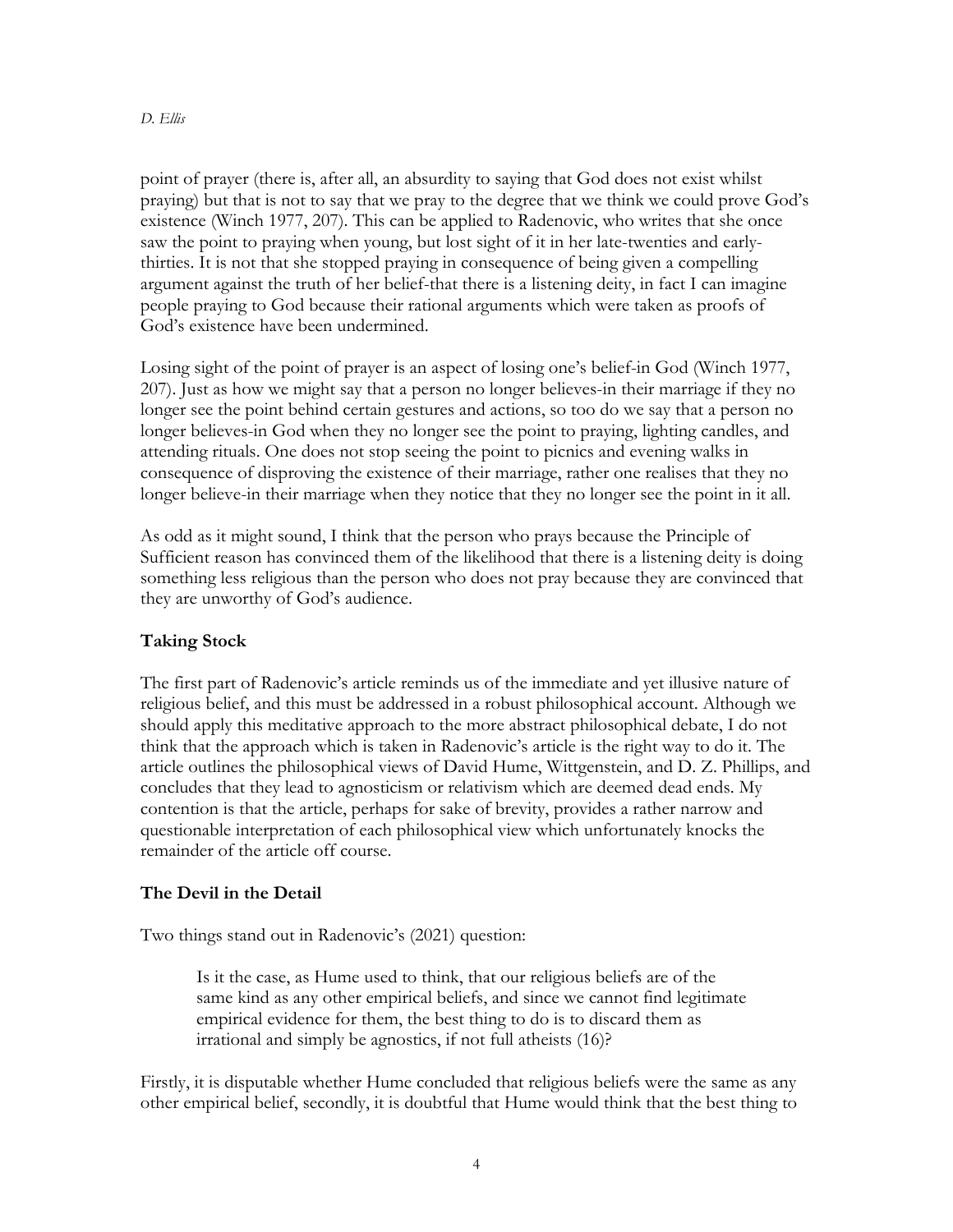

do is discard them as irrational. In "Of Miracles", Hume reasons that the authority of Christian scripture is determinable to the legitimacy of the apostles' testimonies which claim that Christ performed miracles which proved his divine status (Hume, 10.1).

Hume argues that testimony can never suffice as sufficient evidence for a miracle, and if the rationality behind the belief that Christ was divine depends upon the belief that he performed miracles, then in virtue of doubting testimony we must also doubt his divinity. Therefore, if it is the case that Hume used to think that our religious beliefs are empirical and in need of empirical evidence, then we should expect him to conclude that these sorts of beliefs are irrational because they depend upon a form of evidence which can never hold up to scrutiny—but he does not reach this conclusion. Hume instead states that he is pleased with his reasoning because he thinks:

[I]t may serve to confound those dangerous friends or disguised enemies to the Christian Religion, who have undertaken to defend it by the principles of human reason. Our most holy religion is founded on Faith, not on reason; and it is a sure method of exposing it to put it to such a trial as it is, by no means, fitted to endure (Hume, 10.40).

It is difficult to balance Radenovic's portrayal of Hume understanding religious belief as empirical, with Hume not only making room for faith but going so far as to call those who try to defend Christianity through human reason (including empiricism) 'dangerous friends or disguised enemies'. This does not mean that Hume would agree with how I have described religious belief, but it does show that there is more to his understanding than what Radenovic's article considers, and a similar thing can be observed in its portrayal of Wittgenstein.

Radenovic's article claims that Wittgenstein had what Malcolm and Phillips called a 'fideist view' towards religion; that religious faith has its own form of life and logic, and only those who possess it can understand the meaning of religious concepts and beliefs. Despite saying that she will leave it for Wittgensteinians to determine whether Malcolm and Phillips are correct to attribute fideism with Wittgenstein, Radenovic (2021) not only affirms that Phillips attributed it but spends the remainder of her article in response to it:

[T]he immediate worry arising from this stance is that if science, religion, and other areas of human endeavour are independent, have their own "logic", and can be understood only from within, they all necessarily have their own "truths". This kind of compartmentalization of our human world and the resulting relativism do not sit well with our intuitions (16).

We could sympathise with this worry if it were agreeable that Phillips was a fideist or attributed fideism with Wittgenstein, but it is difficult to reach this view because even in the text which is cited in Radenovic's article, Phillips states that 'Wittgenstein did not hold this view, and neither is it held by those influenced by him in the philosophy of religion' (Phillips 1993, 30). Moreover, he describes Wittgensteinian Fideism as an 'ill-conceived notion' which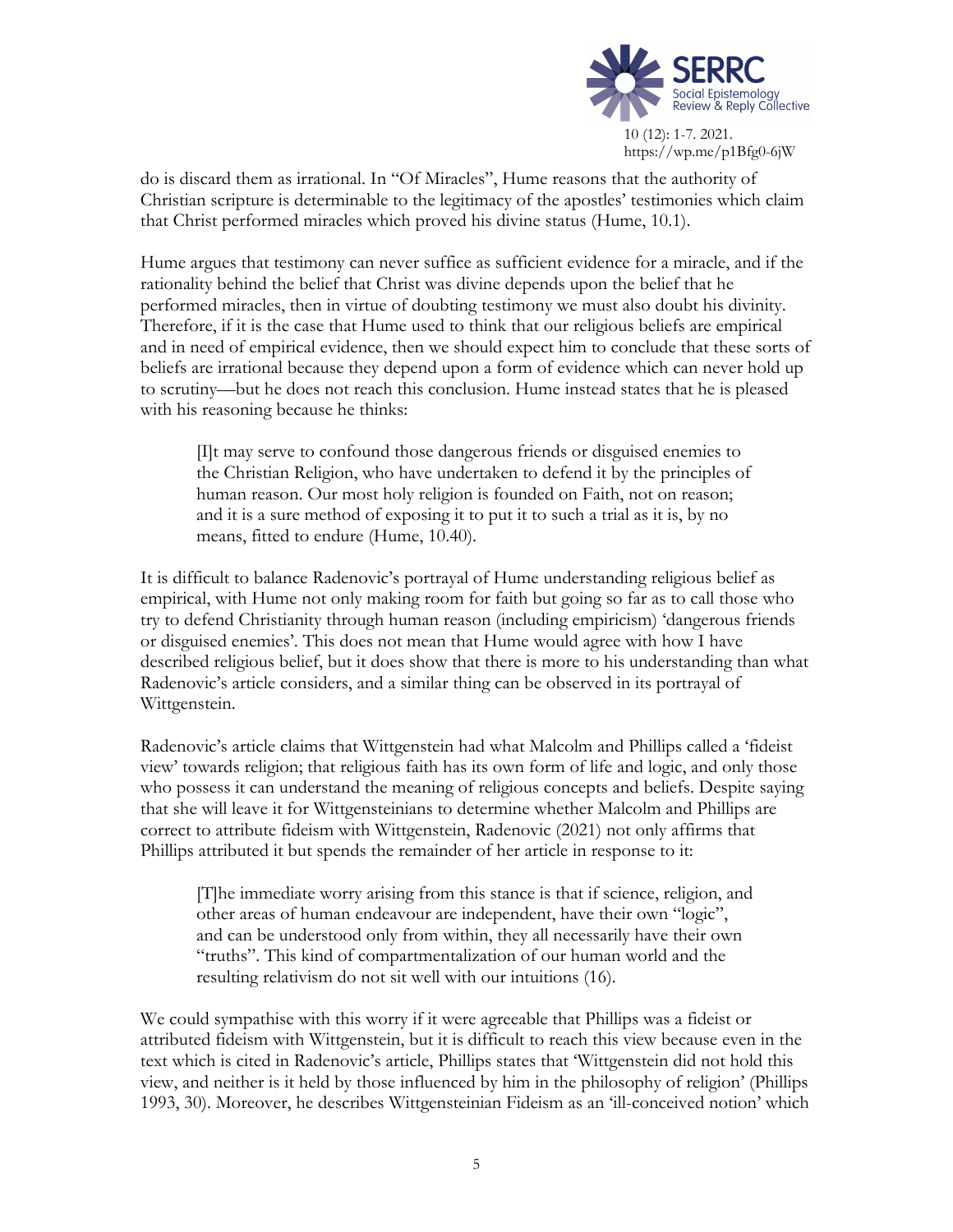#### *D. Ellis*

have 'misgivings [which] are unjustified, do not follow from a proper reading of Wittgenstein's remarks, and take us away from the central questions which Wittgenstein was raising.' (Phillips 1993, xi, 81). Radenovic might have only wanted to say that some philosophers understood Wittgenstein as a fideist which is addressed by Phillips, but it is incorrect to describe Phillips as either supporting or attributing fideism with Wittgenstein.

It would be unreasonable to expect Radenovic to go into intricate detail about the complexities of Hume and Wittgenstein in such a brief article, but it is worth emphasising that the way how the article portrays them is disputable and by no means the default view. The remainder of the article responds to the worries which Radenovic has about how Hume supposedly leads into agnosticism and how Wittgenstein supposedly leads into fideist relativism.

Radenovic suggests that we could avoid both Humean agnosticism and Wittgensteinian relativism if we were to strip religious belief of epistemological value, but this was quickly ruled out because doing so would render a great deal of talk about religious 'truth', 'knowledge' and 'facts' bunk. Radenovic wants to avoid this noncognitive outcome, and so the question is rephrased to ask whether we can maintain the regulatory function of religious belief (belief-in) without rendering its epistemological value illegitimate or relativistic (beliefthat). The article's solution is based on hinge-beliefs, hinge-commitments and social cognition, and although this likely fails to reach Radenovic's desired ends, the whole matter can be easily avoided because this is not 'the question' of the philosophical debate but the outcome of the article's portrayal of Hume and Wittgenstein, and as this is disputable and avoidable so too are many of Radenovic's concerns.

Hinge-beliefs 'are the most basic general 'presuppositions' of our world views which make it possible for us to evaluate certain beliefs or doubts as rational', and therefore offer Radenovic two things: they provide a regulatory function within life and they can avoid empirical delegitimization because they are, under some interpretations, not only groundless by nature, but often presupposed by empiricism (Ranalli 2020, 4975, 4977). A belief, therefore, is either itself a hinge or it is something which presupposes a hinge, and so there's two possibilities: religious belief is either a hinge or it is something which presupposes a hinge.

Hinges should not be thought of as cognitive beliefs which possess epistemological value, but as noncognitive commitments which regulate our worldview. Consequently, religious belief would lack epistemological value if it was a hinge because there are no truthconditions for hinges—a hinge is what regulates and sets the conditions for whether something is to be deemed true or false. But if religious belief is not a hinge, then it lacks the regulatory function which only hinges possess. In effect, Radenovic wants religious belief to possess both epistemological value as well as regulatory function, and hinges cannot provide this.